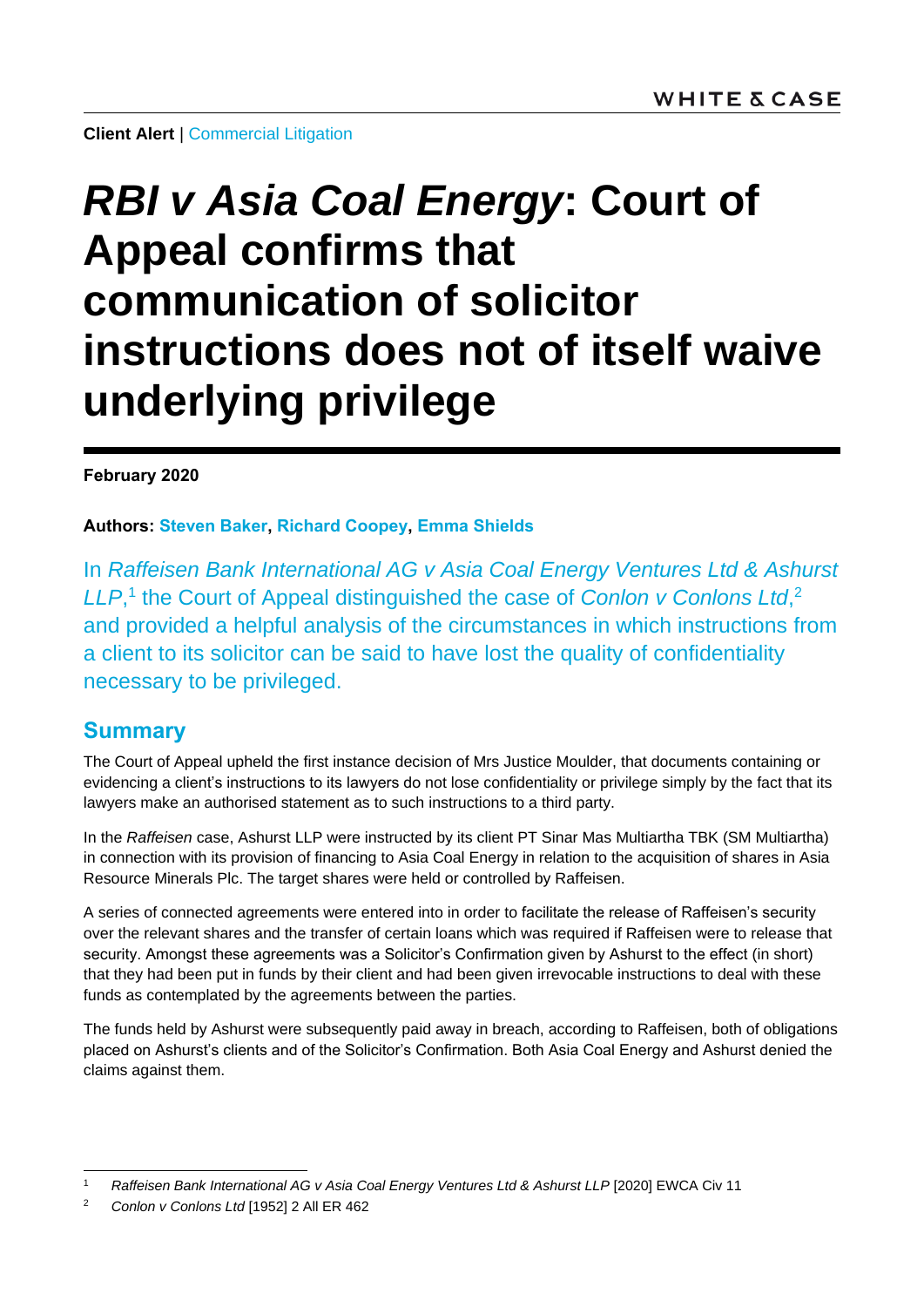Raffeisen subsequently sought disclosure of documents and further information from Ashurst in relation to the instructions given to Ashurst by SM Multiartha. At first instance, Moulder J sitting in the High Court refused to order the disclosure sought and Raffeisen appealed.

Raffeisen argued, relying on *Conlon*, that disclosure should be given on the basis that:

- Ashurst's client had authorised Ashurst to make promises and representations to Raffeisen as to what its instructions were, such that those instructions could not be confidential (and accordingly could not be privileged);
- By authorising Ashurst to enter into a legal relationship with Raffeisen and to make statements about its instructions, the client impliedly authorised Ashurst to disclose what its instructions were in the event of a dispute and thereby waived confidentiality and privilege; and
- An instruction to make a statement about the terms on which money would be held was not the kind of communication which attracted legal advice privilege in any event.

Ashurst's position, accepted by Moulder J at first instance, was that:

- A statement by a solicitor to a third party as to the substance of its client's instructions did not give rise to a loss of confidentiality in the documents containing those instructions;
- Confidentiality in those documents would only be lost if the client expressly or impliedly agreed to the solicitor providing those documents to the third party; and
- The instructions as to the terms on which the funds should be held were given in a relevant legal context as part of a continuum of legal advice relating to the financing transaction.

## **The Court of Appeal decision**

The basis of the Court of Appeal's analysis of the issue of confidentiality turned heavily on its revisiting of the *Conlon* case. *Conlon* itself arose out of a purported settlement of a personal injuries claim, where settlement was alleged to have been effected by way of acceptance of terms of settlement offered in correspondence by solicitors to the claimant. The claimant denied that any settlement had been agreed, and asserted that if his former solicitors had purported to conclude a settlement on his behalf they had done so without his authority.

The claimant then objected to interrogatories<sup>3</sup> from the defendant relating to the instructions given to his former solicitors on the grounds that those instructions were subject to legal advice privilege. The Court of Appeal held that the claimant must answer the interrogatories as he could not "*claim privilege in respect of that which he said to his solicitor and at the same time has told his solicitor to communicate to the other*  [claimant] *and his solicitors confidentially.*"

In his leading judgment in *Raffeisen*, Lord Justice Males considered how similar fact patterns to *Conlon*, and the *Conlon* case itself, had been dealt with in two Australian cases: *Benecke v National Australia Bank* and *Moreay Nominees Pty Ltd v McCarthy*. 4

In *Benecke* (which did not make reference to *Conlon* but was premised on similar facts) the Supreme Court of New South Wales found that the appellant "*could not make public her version of those communications and, at the same time… to enforce silence on the part of others who disagreed with that version*". In *Raffesisen*, Males LJ concluded that the *Benecke* judgment confirmed that "*privilege had been lost because the claimant herself had put in issue the content of the communications in question.*"

Conlon was cited in *Moreay*, in which the Supreme Court of Western Australia concluded that "*the correct approach is to assume that privilege initially applied to the discussions and then to ask whether the conduct of* 

l <sup>3</sup> Requests for further information

<sup>4</sup> *Benecke v National Australia Bank* (1993) 35 NSWLR 110; *Moreay Nominees Pty Ltd v McCarthy* (1994) 10 WAR 293.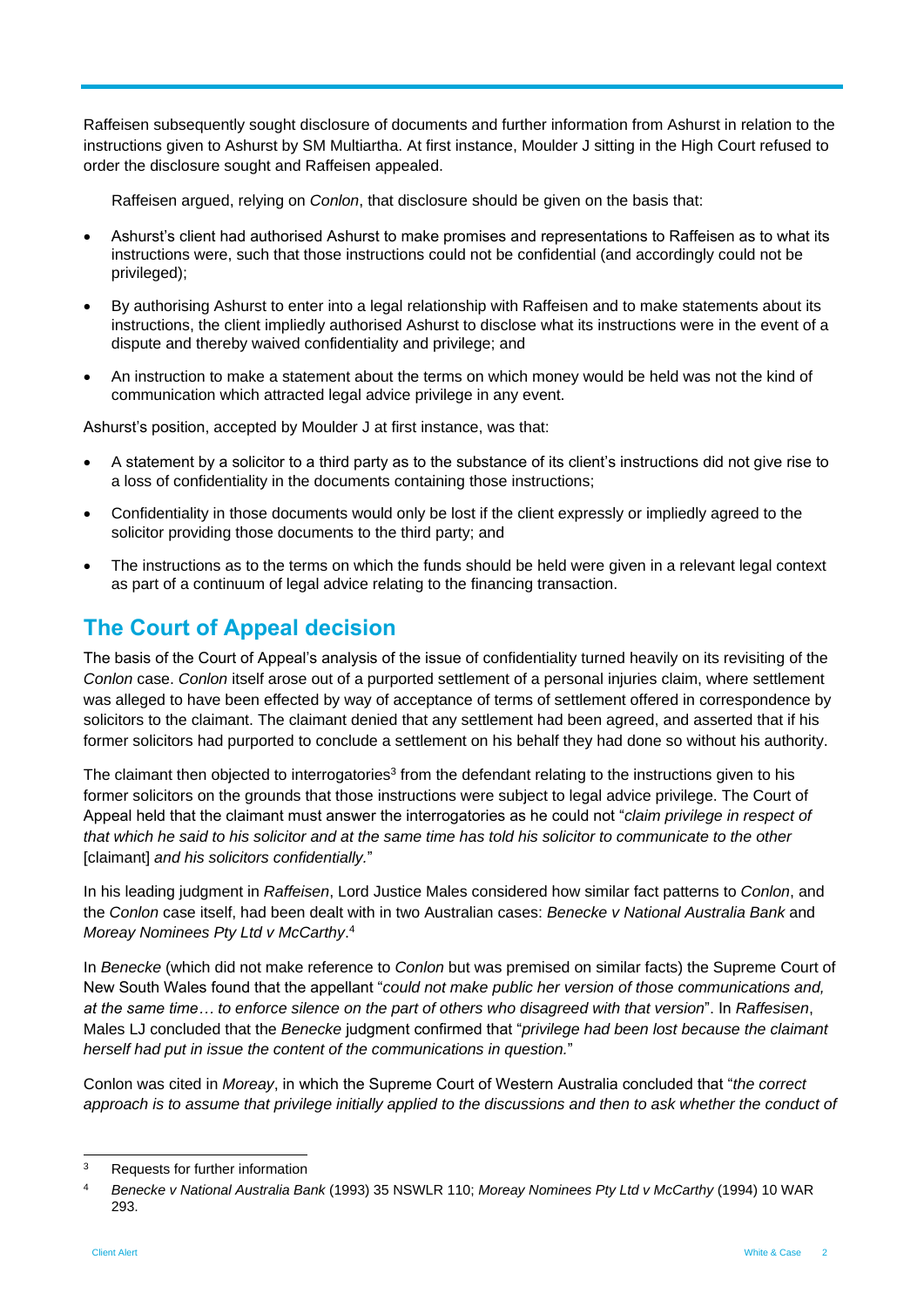*the parties (particularly the client), the nature of the dispute that has arisen and the interests of justice generally require a conclusion that privilege was waived in relation to all or part of the discussions.*"

Considering the two Australian cases together, Males LJ stated that the common principle was that "*the initial instructions given by the client [were treated] as confidential, but… that privilege will be waived if the clients put in issue the content of those instructions.*" Males LJ agreed with that position, and held that it was open to the Court to construe the Conlon decision as resting on the same basis, noting that "[t]*he fact that it was the client who put in issue the instructions which he had given to his solicitors was obviously a striking and important feature of the case.*"

In light of this, Males LJ held that "*Conlon does not stand for the proposition that legal advice privilege does not extend to a communication containing information which the client instructs the solicitor to repeat… a statement by a solicitor to a third party as to the instructions he has from his client does not automatically and without more give rise to a loss of confidentiality in the documents which contain or evidence those instructions.*" As such, there was no basis on which Ashurst's instructions from its client were not confidential, or that confidentiality in them had been lost.

Males LJ then turned to the issue of whether the confidential client instructions could be subject to legal advice privilege. Males LJ considered that Ashurst was instructed by its client in connection with a transaction in which it was providing financing, and that this would have involved Ashurst "*providing legal advice to ensure that its client's interests were protected and its commercial objectives achieved.*" It was in that legal context that Ashurst received the instructions from its client as to how the funds were to be held and that the Solicitor's Confirmation should be provided. As such, Males LJ held that "*those instructions formed part of a continuum of communications in a relevant legal context, which were therefore privileged.*"

Having found that Ashurst's instructions were both confidential and formed part of a continuum of communications in a relevant legal context, Males LJ held that the instructions were privileged and could not be disclosed. He accordingly dismissed the appeal. Lord Justice Baker and Lord Justice Lewison agreed with Males LJ in full.

## **Significance of the Decision**

While *Raffeisen* can be seen as a re-statement of existing fundamental principles, the re-interpretation of *Conlon* is helpful to both solicitors and their clients. The Court of Appeal has provided some comfort that solicitors are able to convey the sense of their instructions from clients to third parties without concern that this will result in a loss of confidentiality, and therefore legal advice privilege, in documents evidencing those original instructions.

Clients should be aware, however, that they cannot have their cake and eat it. While instructions to solicitors may be privileged, *Raffeisen* (and *Conlon*) make it clear that if a party seeks to make its case by relying on instructions it gave to its solicitors, it cannot then seek to prevent disclosure of those instructions by claiming privilege over them. While the instructions will originally have been privileged, that privileged is waived once reliance is placed on them.

Males LJ's judgment also contained a robust interpretation of the "*relevant legal context*" test from *Three Rivers (No 6)*, <sup>5</sup> and the extent to which this includes advice as to what should prudently and sensibly be done in the relevant legal context as per *Balabel*. <sup>6</sup> The judgment reinforces the established principle that instructions which form part of a continuum of communications in a relevant legal context are privileged. While clients and solicitors cannot assume that each and every communication between them will be subject to legal advice privilege, Males LJ's judgment continues the Court's pragmatic approach to this issue, seeking to reduce the extent to which solicitors and clients must weigh each document forming part of that continuum individually.

 $\overline{5}$ <sup>5</sup> *Three Rivers District Council v Bank of England (No. 6)* [2004] UKHL 48

<sup>6</sup> Balabel v Air India *[1988] 1 Ch 317*